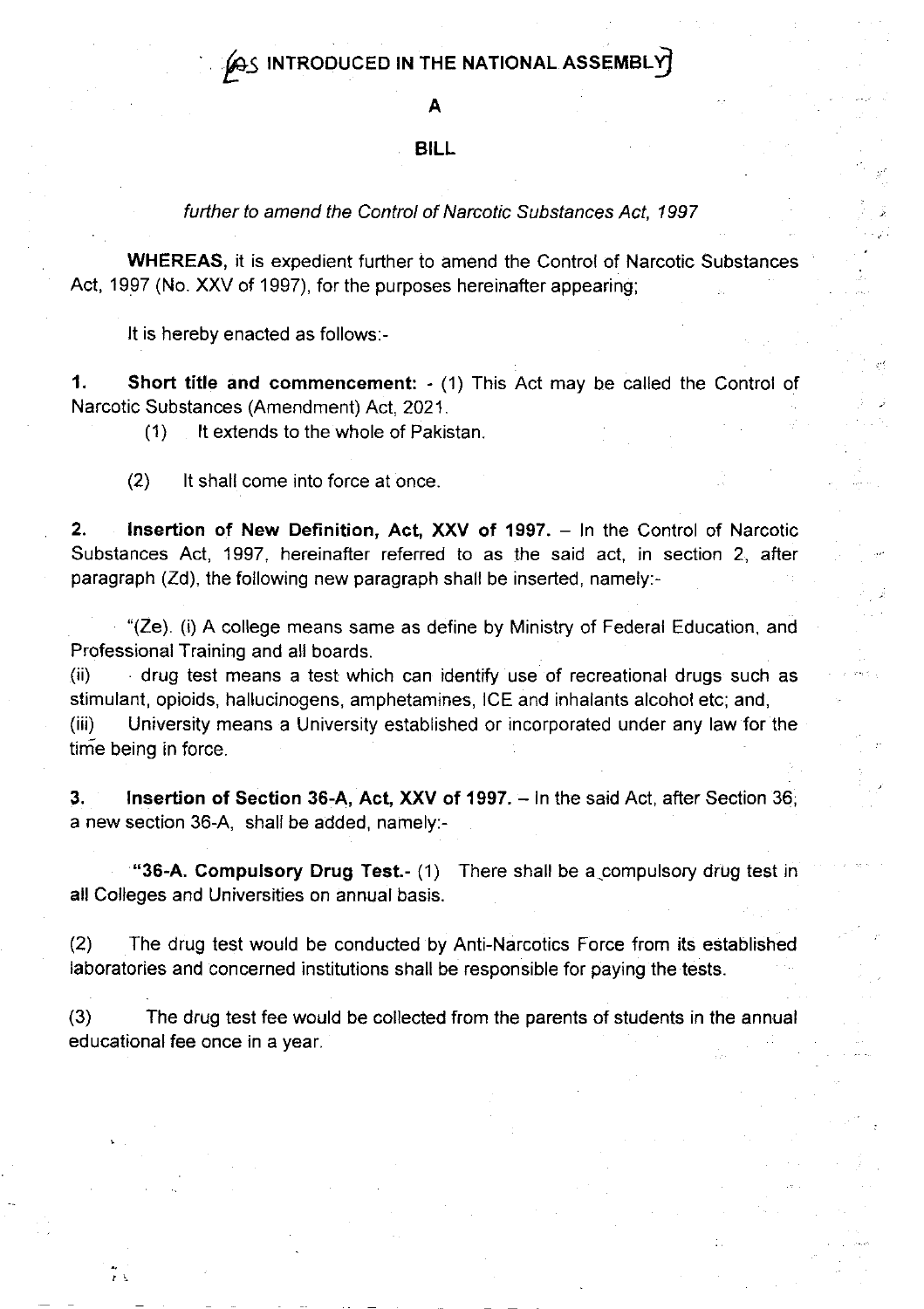(4). The Anti-Narcotics force shall select a college and University for conducting drug test after consultation with standing Committee on Education annually.

(5) The Federal Govt shall formulate necessary rules/ formalities to prevent the usage amongst students and for carrying out the purposes of compulsory drug test in the colleges and universities.

## STATEMENT OF OBJECTIVES AND REASONS

It has been observed and surveyed that drugs and other psychotropic and controlled substances are being supplied and made easily available school, college in university students especially in Capital cities of Pakistan. From these places the students and young generation is being induced such narcotics drugs due to its easily availability. The result of such nonstop supply of narcotics to educational institutions resulted in the form of addict young generation and no vigilant generation can compromised on such destruction of its youth. So, there is need of legal mechanism to check on the youth. By performing the drug test annually, at least the students will be afraid of their parents and teachers finding out about their drug use. They will feel like if this happens, i.e getting checked, and then a lot of kids might not get into it in the first place due to fear of exposing. Therefore it is the responsibility of state and functionaries and the concerned college, university and its department dealing in Narcotics Control to be directly made responsible for such negligence. As, it is impossible to indulge in such an illegal business in the absence of abetment or collaboration from some (biack sheep) functionaries. So, the concerned college principal and university VC shall be made responsible if he makes some negligence to pinpoint those students who are addicted to drugs. We cannot compromise on future next generation.

Syed Mahmood shah,<br>Member Nattonal Hesembly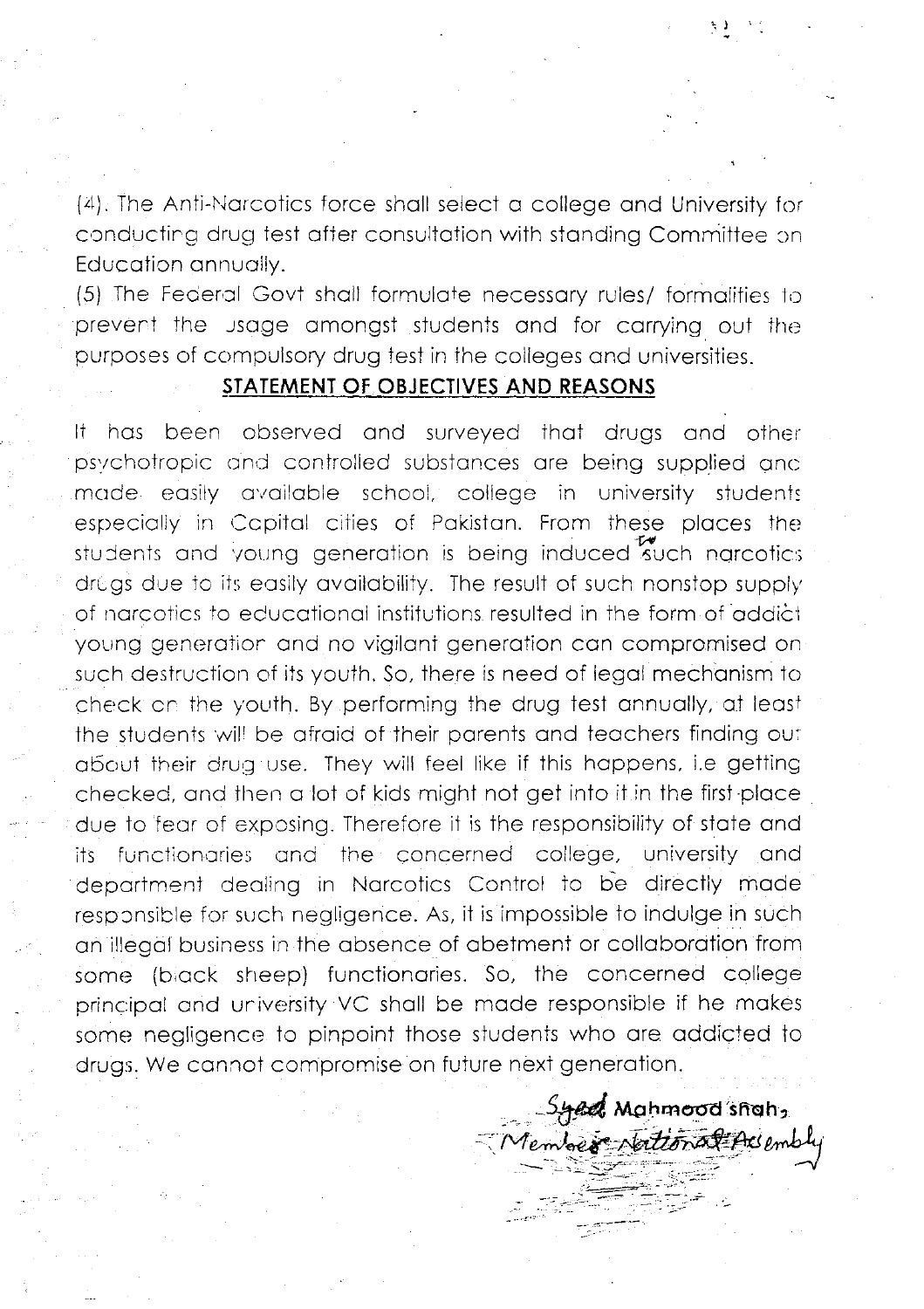# بيان اغراض دوجوه

پہ بات مشاہدے میں آئی ہے کہ منشات اور دیگر نفسیاتی وکنٹر ولڈ مواد سکول، کالج اور پونپورسٹی طلباء میں بالخصوص پاکستان کے دارالحکومتی شہر وں میں فراہم کیاجارہاہے اور پآسانی دستیاب بنایاجار ہاہے۔ان مقامات ہے ،طلباءاور نوجوان نسل کواس کی پآسانی دستیانی کی وجہ سے ایسی منش<u>ا</u>ت کی ترغیب دی جارہی ہے۔ تعلیمی اداروں میں منشات کی ایسی بلا روک ٹوک فراہمی منشات کی عادی نوجوان نسل پر منتج ہوئی ہے اور کوئی بھی بیدار نسل اپنے نوجوانوں کی ایسی تباہی پر سمجھو تہ نہیں کر سکتی۔انہزا،نوجوانوں پر نظر رکھنے کے لئے قانونی نظام کی ضرورت ہے۔ سالانہ منشیات نمیسٹ کے انعقادے طلباء کم از کم اپنے منشیات کے استعمال کے بارے میں اپنے والدین اور اساتذہ کو خبر ملنے سے ڈریں گے۔اگر انہوں نے محسوس کیا کہ ان پر نظر رکھی جارہی ہے تو متعد دیچے اول تو پیۃ چلنے کے خوف سے اس کااستعال ہی نہیں کریں گے۔ چنانچہ، بیرریاست اور اس کے عُمال اور متعلقہ کالج، یونیورسٹی اور منشیات کی روک تھام کے ضمن میں کام کرنے والے محکمہ کی ذمہ داری ہے کہ انہیں پذ کورہ غفلت کا براہ راست ذمہ دار تھٰہر ایاجائے۔کیونکہ ہیے امر ناممکن ہے کہ مذکورہ غیر قانونی کاروبار کو چند (کالی بھیڑ وں) عہدیدِ اروں کی اعانت یا ان کی ملی بھگت کے بغیر چلایا جائے۔ چنانچہ، متعلقہ کالج کے پر نسپل اور یونپورسٹی کے دی سی کو ذمہ دار تھہرایا جائے گا اگر وہ ایسے طلباء کی نشاندہی کرنے میں کسی غفلت کا ار تکاب کرتے ہیں جو منشیات کے عادی ہوں۔ہم اپنی آئندہ نسل پر سمجھوتہ نہیں کرسکتے۔

د متخطار. كملفيفرمجودشاه ر کن، قومی اسمبلی۔